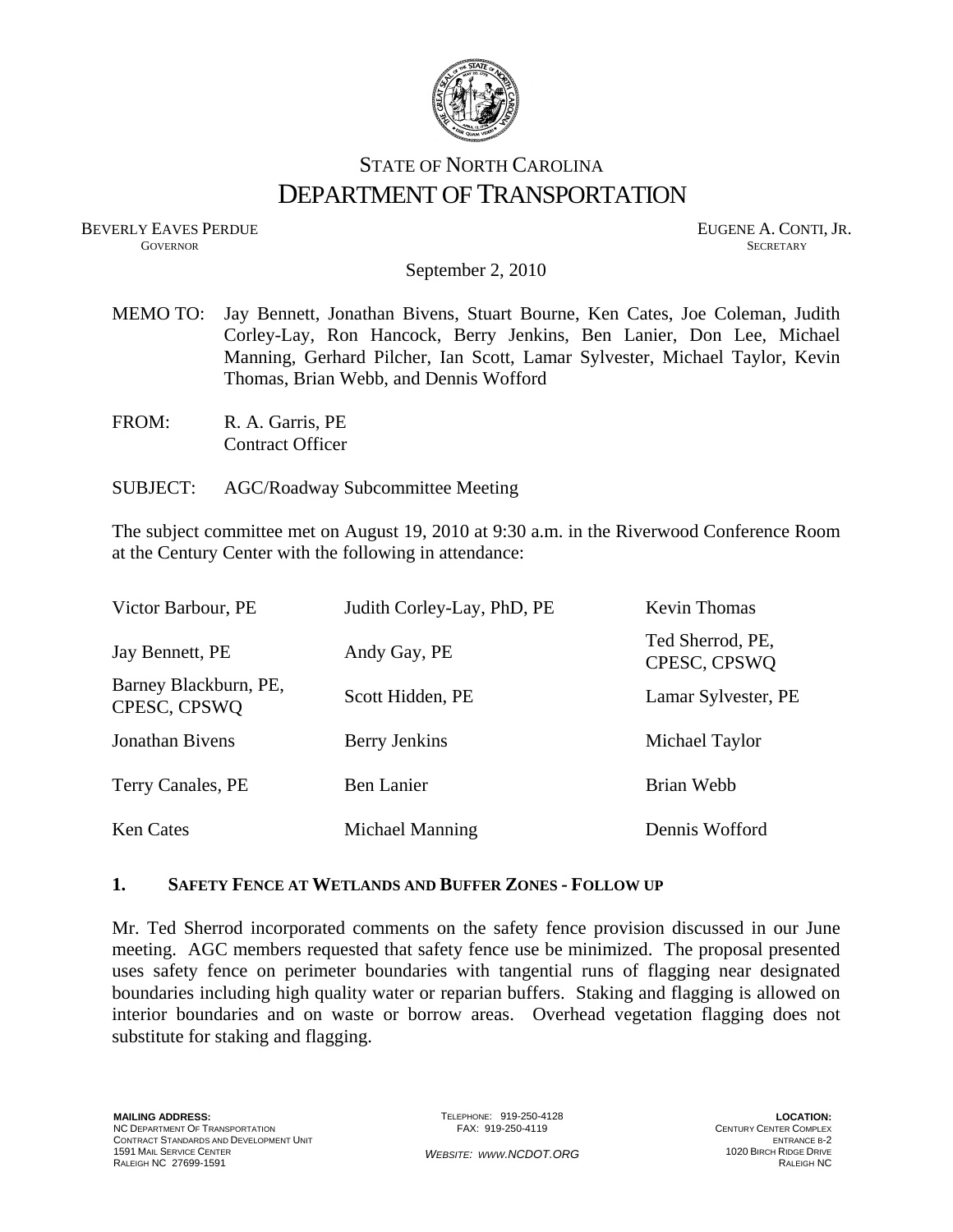# **2. EFFLUENT LIMITATION GUIDELINE UPDATE**

Mr. Sherrod reported that EPA has requested an 18 month stay before the numeric limit portion of the guidelines (280 NTU) is implemented. February 2012 is the earliest anticipated date for numeric limits to impact NCDOT projects. EPA's non-numeric rules are expected to be incorporated into NC's General Construction Permit by August 2011. A 14 day groundcover requirement is anticipated during 2011 which will require a statutory change.

## **3. HB 1734 MINORITY WOMAN-OWNED BUSINESS**

Ms. Terry Canales reported on House Bill 1734 approved by the Governor on August 2<sup>nd</sup> modifying N.C. General Statue 136-28.4. The bill changed the term "highway" to "transportation" and added the results of the 2009 Disparity Study. The definition of WBE changed to "a non-minority person born of the female gender" only. There will no longer be dual certifications for over 100 minority female owned firms. Those firms will now only be listed as MBE certified. A letter from the Contract Office will explain these changes.

The statewide directory for MBE/WBE will be changed to reflect the statue changes. Municipalities using the NCDOT database under the unified certification program should be notified as this change may affect their MBE/WBE programs.

## **4. BRIDGE APPROACH FILLS, ENGINEERING FABRICS AND EMBANKMENTS**

Mr. Scott Hidden presented the updated *Engineering Fabric* provision. Silt fence typically meets both Class A and B; therefore, the elimination of Type 3, Class A fabric will not affect availability. The comment was made that every state seems to specify different types of fabric. Mr. Hidden responded that the intent of this update is to simplify and align these fabrics to AASHTO M-288. An interpretation of the current specification in the field sometimes requires all seams to be sewn. The provision will modify the specification to note seams are to be sewn when specified.

Mr. Hidden presented the revised *Bridge Approach Fill* provision. He was asked to replace the corrugated black slotted PVC pipe with a smooth slotted PVC pipe on reinforced bridge approach fill. **The provision conflicts with the plan but will override the plan**. A concern was raised that the pipe is not readily available with a suggestion to allow perforated Hi-Q® pipe, a high-density polyethylene slotted pipe with a smooth interior and corrugated outside wall. Mr. Hidden offered to review the suggested materials with input from Construction.

Mr. Hidden explained the *Embankment* provision changes to Section 235 of the *Standard Specifications* requiring a PI higher than 8 for A-2-5 and A-5 soils within 12" of subgrade. This requirement was previously made with a separate provision when material is not suitable for use.

Mr. Hidden asked the subcommittee if NCDOT needs to show undercut on profiles. The Contractors responded that they prefer that undercut be shown on the profiles.